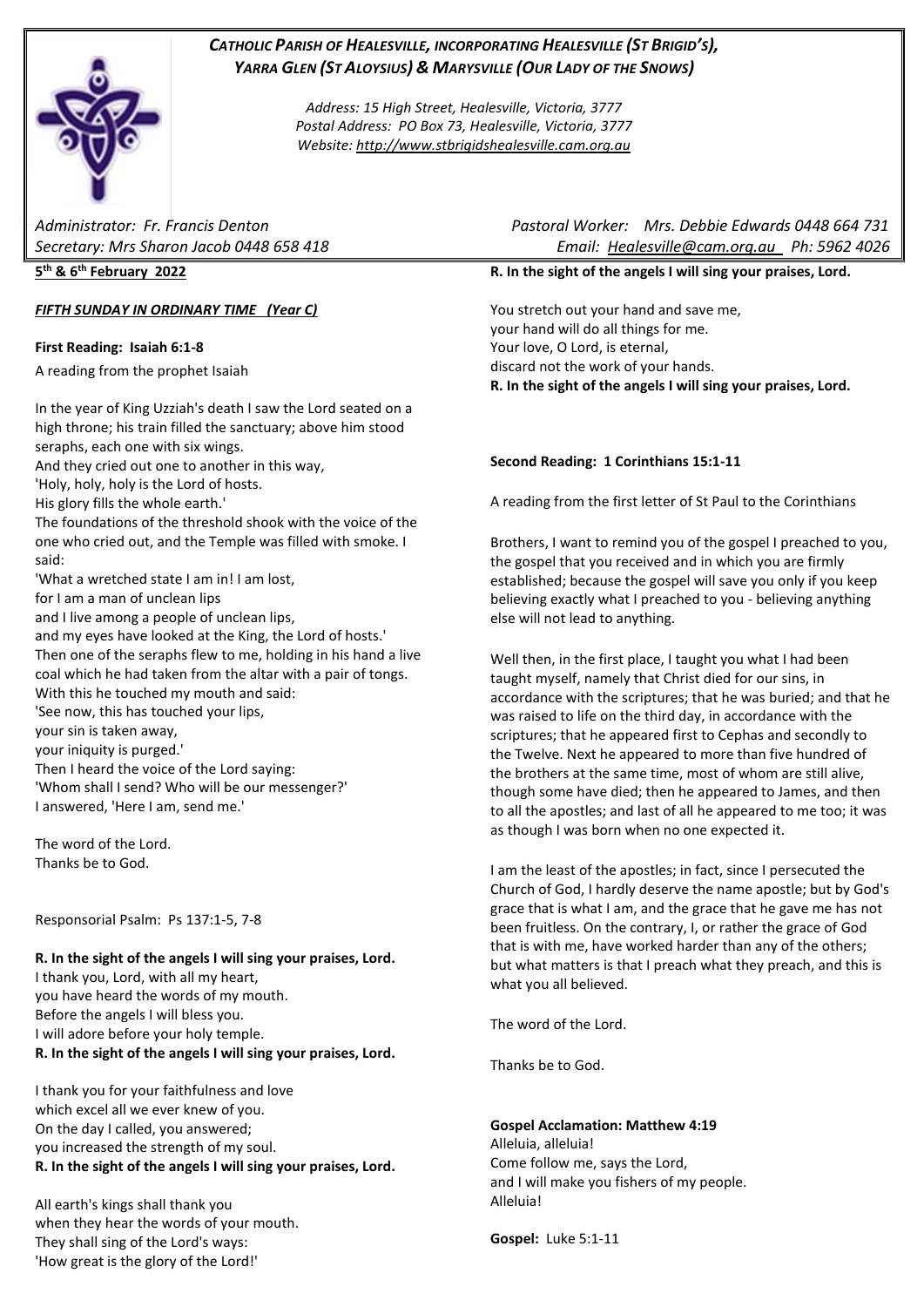### A reading from the holy Gospel according to Luke

Jesus was standing one day by the Lake of Gennesaret, with the crowd pressing round him listening to the word of God, when he caught sight of two boats close to the bank. The fishermen had gone out of them and were washing their nets. He got into one of the boats - it was Simon's - and asked him to put out a little from the shore. Then he sat down and taught the crowds from the boat.

When he had finished speaking he said to Simon, 'Put out into deep water and pay out your nets for a catch.' 'Master,' Simon replied 'we worked hard all night long and caught nothing, but if you say so, I will pay out the nets.' And when they had done this they netted such a huge number of fish that their nets began to tear, so they signalled to their companions in the other boat to come and help them; when these came, they filled the two boats to sinking point.

When Simon Peter saw this he fell at the knees of Jesus saying, 'Leave me, Lord; I am a sinful man.' For he and all his companions were completely overcome by the catch they had made; so also were James and John, sons of Zebedee, who were Simon's partners. But Jesus said to Simon, 'Do not be afraid; from now on it is men you will catch.' Then, bringing their boats back to land, they left everything and followed him.

The Gospel of the Lord.

Praise to you, Lord Jesus Christ.

**An Act of Spiritual Communion My Jesus, I believe that You are present in the Most Holy Sacrament. I love You above all things, and I desire to receive You into my soul. Since I cannot at this moment receive You sacramentally, come at least spiritually into my heart. I embrace You as if You were already there and unite myself wholly to You. Never permit me to be separated from You. Amen.**

## **PARISH PRAYER LIST Recently Deceased:**

**Sick:** Babies Emmett, Noah Glen Christie, Tedi and Santi; Roman, Blake Smith, Trish Leahy, John Snell, Abby Sharp, Peter Munro, Megan, Bernie Jansen, Andrew Sharp, John, Glenn, Lyn Francis, Dorothy Barber, Fiona, Annie Preuss, Michelle Ryan, Damian, John, Alison, Heather, Julie Bates, Garry Dettman, Bradley Jordan, Jeanette Henkel, Richard Galbraith, Debbie Huby, Geoff Lucas, Sandra Donkin,

Glen, Fred Bullas, Fred Coullas, Evie Gleeson, Indy Dawes, Rade Krstic, Megan Williams, Michael Wood, Michael, Margo & Stephen Youngberry, Marie Hammond, John Mulholland, Rhiannon Days, Val Savitt, Ron Garland, Jaz Nueber, James Cooney, Robert, Mary & Gerard Bariola, Tilly Van der Zee, Lydia, Joyce Slattery, Annie, Bob Ireland, Val & Michael Christie, Ted & Peter Bowling, Natasha, Mia, James, Mitchell Wilson, Veronica Ireland, Lauren, Brooke, Anthony, Laura Baosde Pinto, Michelle, Judy, Annette Fromholtz, John Wray, Lynn Doensen , Elsa Gianforte, Fiona M

**FOR THOSE WHOSE ANNIVERSARIES ARE IN JANUARY** Henny Puschmann (08.01.07), John Gentle (14.01.84), Giuseppe Panozzo (14.01.83), Maria Jansen (14.01.08), Stephen Sotko Snr (20.01.09), Kathy Heath (21.01.07), Stephen Sotko Jnr (28.01.06), Garry Sweeney (21.01.17), Ethel Lalor, Philip Plant, Kathy Heath, Bern Porter, Judy Robertson.

# **Gardening around the church and presbytery**

If you can help out in any way in keeping our gardens looking neat, please contact the office. Our gardening team needs assistance with big jobs and little, from mowing and whipper snipping to weeding. This need not be a big time commitment, we simply need generous parishioners to be available when they can to join a pool of willing hands to help maintain our large grounds. Thanks!



# **Feast of St Brigid**

This Sunday Healesville Parish celebrates the transferred feast of St Brigid ( $1<sup>st</sup>$  February) to enable more parishioners to celebrate our Patron saint.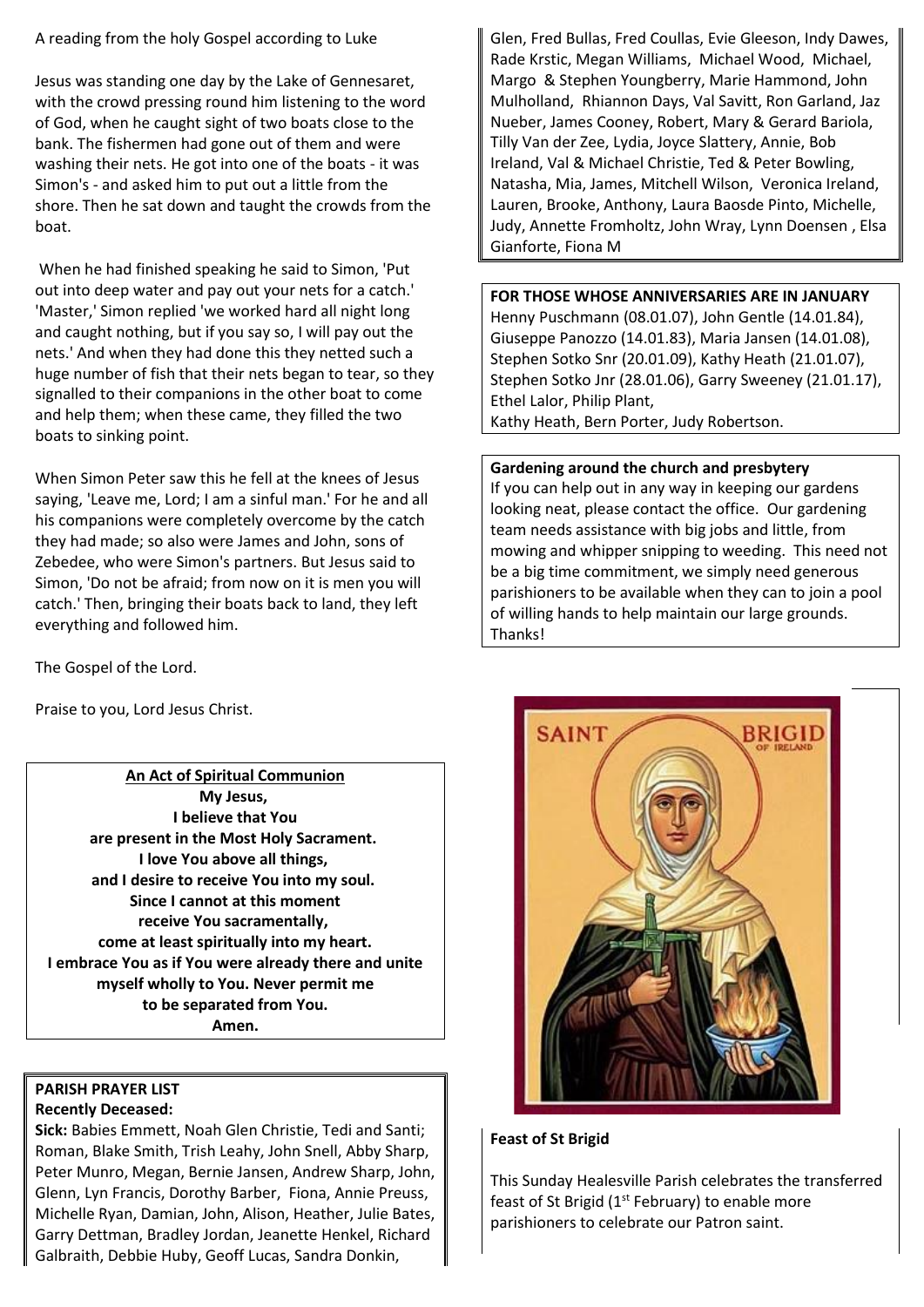The following is an article from the *National Catholic Register*.

### **Public Holiday Marking St Brigid's Feast Established in Ireland**

DUBLIN, Ireland — The feast of St. Brigid of Kildare, Ireland's female patron saint, will be a public holiday in the Republic of Ireland beginning in 2023, it was recently announced. Her feast is Feb. 1, and the bank holiday will be observed on the first Monday in February, or on Feb. 1 when that day falls on a Friday.

The public holiday was welcomed by the Catholic and Anglican bishops of Kildare. "It is very appropriate that a new public holiday will honour Saint Brigid. As the secondary saint in Ireland to Patrick, for too long she has been lost in his shadow. We warmly welcome the news that Brigid is being rightly, and long after time, acknowledged," Bishop Denis Nulty of Kildare and Leighlin, and Pat Storey, the Church of Ireland's Bishop of Meath & Kildare, said Jan. 27.

Leo Varadkar, Ireland's Tánaiste, said Jan 20 that "From next year, Ireland will have an extra public holiday at the start of February to mark Imbolc/St Brigid's day … This will be the first Irish public holiday named after a woman. It marks the half-way point between the winter solstice and the equinox, the beginning of spring and the Celtic New Year. The creation of a tenth public holiday will bring Ireland more into line with the European average and it is one of five new workers' rights that I am establishing this year."

The fifth century abbess St. Brigid is one of Ireland's three patron saints, along with St. Patrick and St. Columba. Most historians place her birth around the year 450, near the end of St. Patrick's evangelistic mission. Brigid was born out of wedlock to a pagan chieftain named Dubthach and a Christian slave woman named Broicsech. The chieftain sold the child's pregnant mother to a new master, but contracted for Brigid to be returned to him eventually. According to one of the more credible biographies of Brigid, Hugh de Blacam's essay in The Saints of Ireland, the child was probably baptized as an infant and raised as a Catholic by her mother. Thus, she was well formed in the faith before leaving Broicsech's slave quarters, at around age 10, to live with Dubthach and his wife. After this, Brigid's faith grew immensely. She gave generously to the poor and tended to the sick. One story says Brigid once gave away her mother's entire store of butter, which was later replenished after Brigid prayed.

Once she was released from servitude, she was expected to marry. However, Brigid had no interest in marrying. She went so far as to disfigure her own face and prayed that her beauty be taken from her so no one would want to marry her. Because she refused to change her mind about marriage, she received permission to enter

religious life. Brigid, along with seven friends, is credited with organizing communal consecrated religious life for women in Ireland. In 480, Brigid founded her monastery in Kildare, called "Church of the Oak". The monastery sat on top of a shrine to the Celtic goddess Brigid. Throughout the rest of her life, she established several monasteries across Ireland. Brigid rooted her life as a nun in prayer, but she also performed substantial manual labor: cloth making, dairy farming, and raising sheep. She also spent time traveling across Ireland founding new houses and building up a uniquely Irish form of monasticism. When she was not traveling, pilgrims made their way to Kildare, seeking the advice of the abbess. Brigid died around 525.

Bishop Nulty and Pat Storey noted in their statement that "Every school child knows the song of Brigid and how her cloak covered the area we know today as the Curragh, Saint Brigid's Field. Brigid is linked with the earth, with agriculture, particularly ploughing, sowing, milking, butter-making and, of course, vibrant Christian faith. Brigid was extravagant in her hospitality."

[\(https://www.ncregister.com/cna/public-holiday](https://www.ncregister.com/cna/public-holiday-marking-st-brigid-s-feast-established-in-ireland)[marking-st-brigid-s-feast-established-in-ireland\)](https://www.ncregister.com/cna/public-holiday-marking-st-brigid-s-feast-established-in-ireland)

Yours in Christ Fr Francis Denton

#### **From Debbie's Desk**

God is pretty good value when it comes to quiet conversation, even though there may not exactly be words exchanged. He speaks in all sorts of ways of course, including stray musings that may cross our minds, seemingly from nowhere, in random moments. These musings are prayer, even if we don't seem to come up with discussion points off our own bat. This often happens if we keep quiet and just let time with God happen around us. Giving God space to 'be' with us is a great gift, to him and for us, and can lead to conversation with him that can take us all over the place. At the conclusion of an 'encounter', we may come up with clear answers to our questions and know that something wonderful has happened. We may even get answers to questions we didn't think to ask. I suspect that at other times we may not actually be brave enough to peek at possibilities that may lurk beyond the obvious. God does that, he pulls us towards our potential, sometimes bringing comfort, sometimes stirring us up to something beyond our experience. It is up to us to relax and let him!

So here is a 'musing' to get us started, an example of the sort of thoughts that have run through my mind from time to time. Question: How can I possibly really matter to God? I know each of us does matter to him, of course, but have you ever actually taken the time to think this concept through? God's infinite reality truly stretches beyond our human concept of possibility.